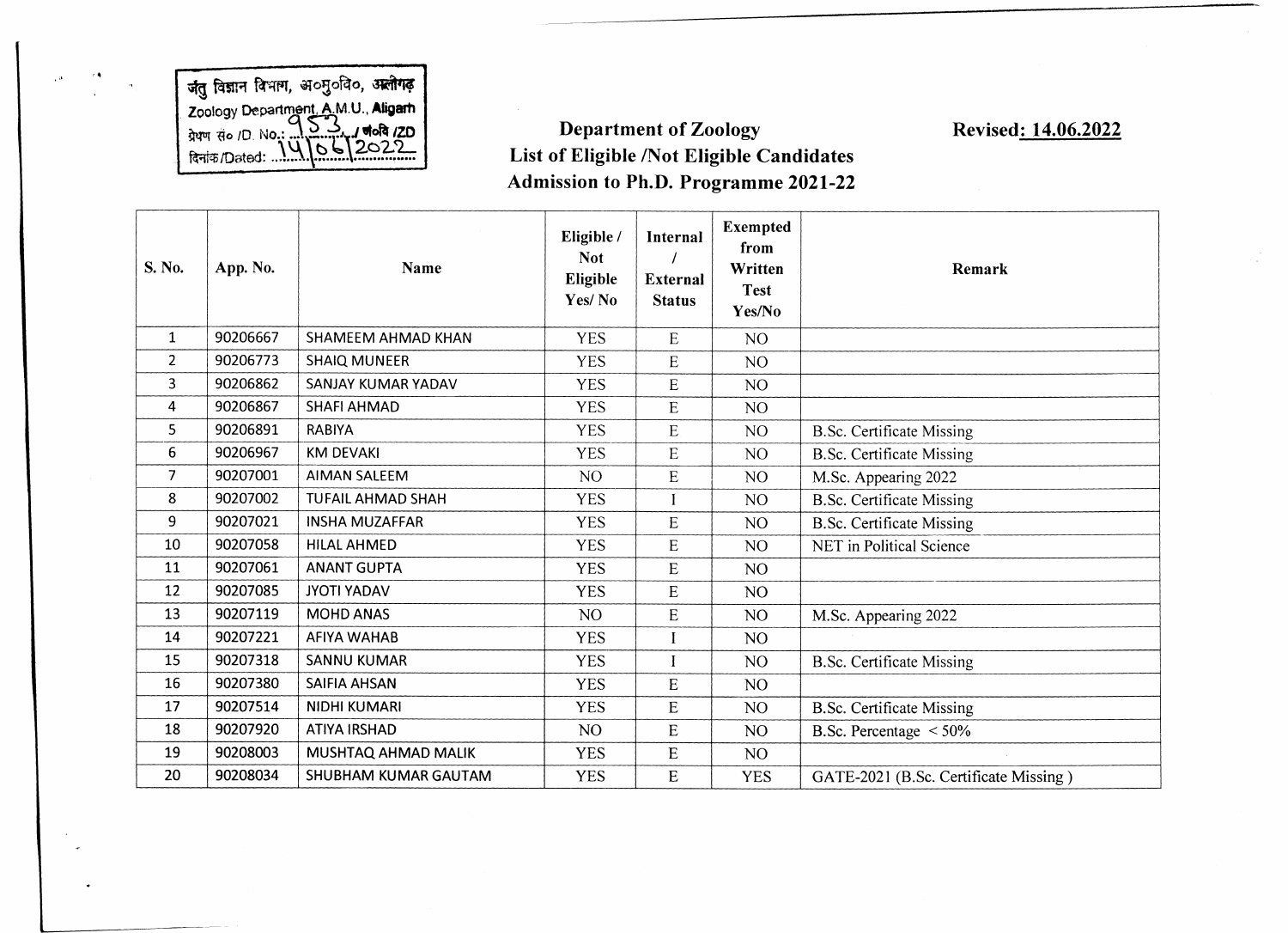| S. No. | App. No. | Name                       | Eligible /<br><b>Not</b><br>Eligible<br>Yes/No | Internal<br><b>External</b><br><b>Status</b> | <b>Exempted</b><br>from<br>Written<br><b>Test</b><br>Yes/No | Remark                           |
|--------|----------|----------------------------|------------------------------------------------|----------------------------------------------|-------------------------------------------------------------|----------------------------------|
| 21     | 90208827 | <b>IRAM JAHAN</b>          | <b>YES</b>                                     | ${\bf E}$                                    | NO <sub>1</sub>                                             |                                  |
| 22     | 90208868 | SAHIL ZAMAN SEIKH          | <b>YES</b>                                     | E                                            | <b>YES</b>                                                  | <b>CSIR / JRF 2021</b>           |
| 23     | 90209610 | <b>DEEPAK AGGARWAL</b>     | <b>YES</b>                                     | E                                            | NO <sub>1</sub>                                             | <b>B.Sc. Certificate Missing</b> |
| 24     | 90210152 | <b>UZMA HAIDRY</b>         | <b>YES</b>                                     | E                                            | NO <sub>1</sub>                                             | <b>B.Sc. Certificate Missing</b> |
| 25     | 90210153 | <b>SIDRAH HAIDRY</b>       | <b>YES</b>                                     | E                                            | NO <sub>1</sub>                                             | <b>B.Sc. Certificate Missing</b> |
| 26     | 90210539 | <b>ALIYA SALMAN</b>        | <b>YES</b>                                     | I                                            | NO                                                          |                                  |
| 27     | 90211009 | PRAGATI                    | <b>YES</b>                                     | ${\bf E}$                                    | NO <sub>1</sub>                                             |                                  |
| 28     | 90211240 | KHAN AYELA ISHRAT ALI      | <b>YES</b>                                     | I                                            | NO                                                          | <b>B.Sc. Certificate Missing</b> |
| 29     | 90211651 | ADEEBA ZENAB               | <b>YES</b>                                     | ${\bf E}$                                    | NO                                                          |                                  |
| 30     | 90212526 | <b>SHAHRUKH KHAN</b>       | <b>YES</b>                                     | $\mathbf E$                                  | NO.                                                         |                                  |
| 31     | 90212905 | <b>JAVERIA FATIMA</b>      | <b>YES</b>                                     | I                                            | <b>YES</b>                                                  | <b>CSIR / JRF 2021</b>           |
| 32     | 90213003 | <b>IRAM FATIMA</b>         | NO                                             | ${\bf E}$                                    | NO <sub>1</sub>                                             | M.Sc. Appearing 2022             |
| 33     | 90213042 | SANGEETA                   | <b>YES</b>                                     | $\mathbf E$                                  | NO <sub>1</sub>                                             |                                  |
| 34     | 90213184 | <b>CHETAN PRATAP SINGH</b> | <b>YES</b>                                     | $\mathbf I$                                  | <b>YES</b>                                                  | GATE-2021                        |
| 35     | 90213561 | <b>JULF KHAN</b>           | <b>YES</b>                                     | ${\bf E}$                                    | NO <sub>1</sub>                                             |                                  |
| 36     | 90213589 | <b>NUZHAT FATMA</b>        | <b>YES</b>                                     | ${\bf E}$                                    | NO <sub>1</sub>                                             | <b>B.Sc. Certificate Missing</b> |
| 37     | 90213604 | S ANEEQA NOOR              | <b>YES</b>                                     | E                                            | NO <sub>1</sub>                                             | GATE-2022 Qualified              |
| 38     | 90214340 | <b>KAMAYANI</b>            | <b>YES</b>                                     | ${\bf E}$                                    | <b>YES</b>                                                  | <b>NET / JRF 2021</b>            |
| 39     | 90214505 | <b>SUMBUL RAZA</b>         | <b>YES</b>                                     | ${\bf E}$                                    | NO <sub>1</sub>                                             |                                  |
| 40     | 90214593 | <b>SAIMA OWAIS</b>         | <b>YES</b>                                     | I                                            | NO.                                                         |                                  |
| 41     | 90214879 | <b>KARAN SINGH</b>         | <b>YES</b>                                     | ${\bf E}$                                    | NO                                                          | <b>B.Sc. Certificate Missing</b> |
| 42     | 90214912 | <b>MOHD FAHEEM</b>         | <b>YES</b>                                     | ${\bf E}$                                    | <b>YES</b>                                                  | <b>NET / JRF 2021</b>            |
| 43     | 90215231 | ZAHRA KARBALAIE            | <b>YES</b>                                     | ${\bf E}$                                    | NO <sub>1</sub>                                             | GATE-2022 Qualified              |
| 44     | 90215381 | <b>KUSHAGRA UPADHYAY</b>   | <b>YES</b>                                     | $\bf{I}$                                     | NO                                                          |                                  |

 $\tau_\bullet$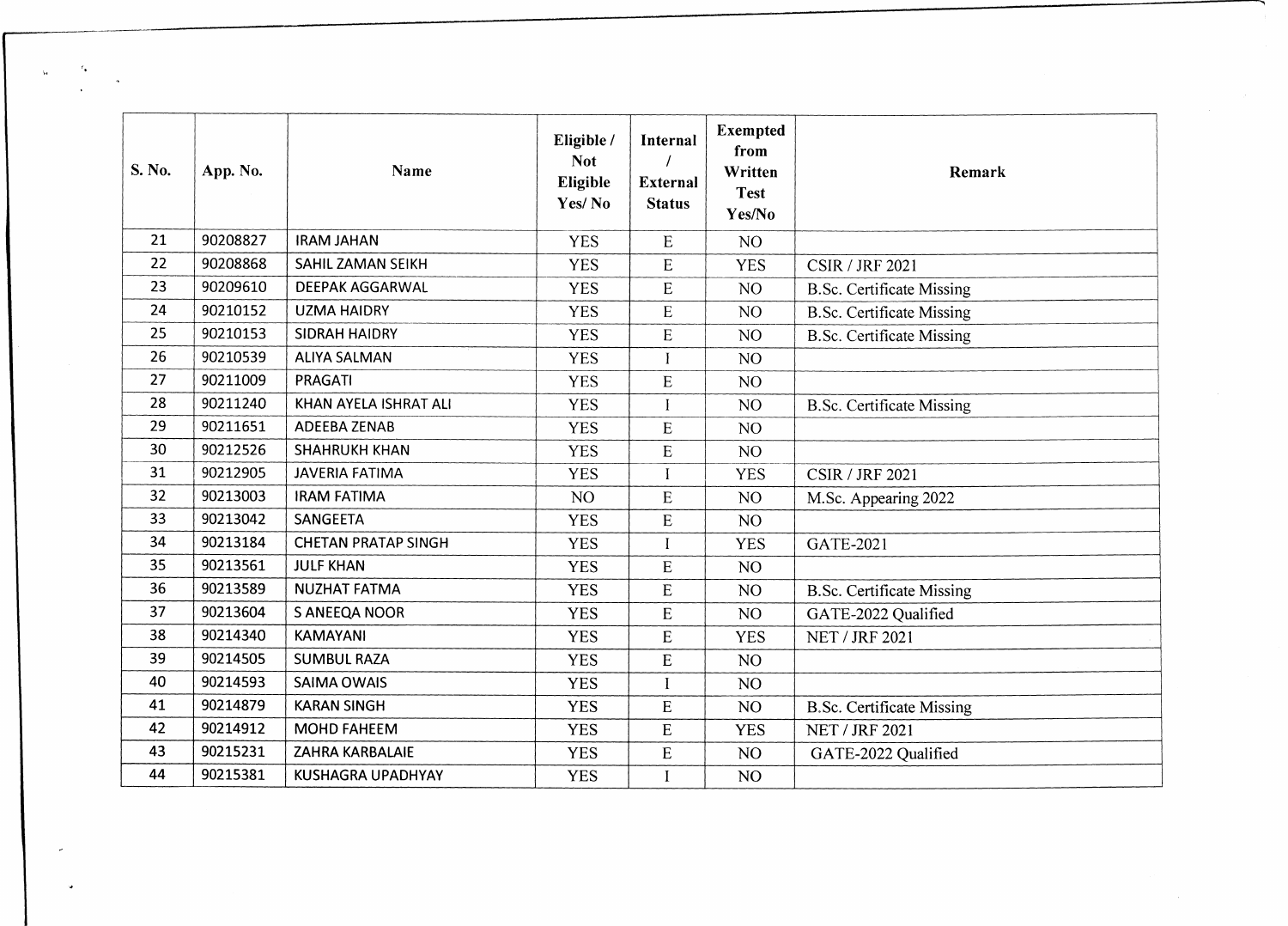| S. No. | App. No. | Name                        | Eligible /<br><b>Not</b><br>Eligible<br>Yes/No | Internal<br><b>External</b><br><b>Status</b> | <b>Exempted</b><br>from<br>Written<br><b>Test</b><br>Yes/No | Remark                                       |
|--------|----------|-----------------------------|------------------------------------------------|----------------------------------------------|-------------------------------------------------------------|----------------------------------------------|
| 45     | 90215400 | SAJAD AHMED                 | <b>YES</b>                                     | ${\bf E}$                                    | NO <sub>1</sub>                                             |                                              |
| 46     | 90215408 | <b>GULBASHA RANI ANSARI</b> | <b>YES</b>                                     | ${\bf E}$                                    | NO <sub>1</sub>                                             |                                              |
| 47     | 90215455 | <b>SAMREEN KHAN</b>         | <b>YES</b>                                     | $\overline{I}$                               | NO                                                          |                                              |
| 48     | 90215893 | <b>JUNAID KHAN</b>          | <b>YES</b>                                     | ${\bf E}$                                    | NO <sub>1</sub>                                             |                                              |
| 49     | 90216177 | <b>HADIYA ZAIDI</b>         | NO <sub>1</sub>                                | ${\bf E}$                                    | NO                                                          | M.Sc. Appearing 2022                         |
| 50     | 90216413 | <b>ADEEBA</b>               | <b>YES</b>                                     | ${\bf E}$                                    | <b>YES</b>                                                  | <b>NET / JRF 2021</b>                        |
| 51     | 90216623 | <b>KULSUM NASIR</b>         | <b>YES</b>                                     | $\bf I$                                      | NO                                                          |                                              |
| 52     | 90217022 | <b>KM POOJA</b>             | <b>YES</b>                                     | ${\bf E}$                                    | NO                                                          |                                              |
| 53     | 90217297 | <b>AFREEN KHAN</b>          | <b>YES</b>                                     | ${\bf E}$                                    | NO                                                          |                                              |
| 54     | 90217629 | SIDRA ISHRAT                | <b>YES</b>                                     | $\bf{I}$                                     | NO                                                          |                                              |
| 55     | 90217733 | MOHD FAIZ SAIFI             | <b>YES</b>                                     | ${\bf E}$                                    | NO                                                          | <b>B.Sc. Certificate Missing</b>             |
| 56     | 90218011 | SHAHBAZ AHMED               | <b>YES</b>                                     | ${\bf E}$                                    | NO                                                          | <b>B.Sc. Certificate Missing</b>             |
| 57     | 90218202 | <b>MUKHLISA KHAN</b>        | <b>YES</b>                                     | ${\bf E}$                                    | NO                                                          | <b>B.Sc. Certificate Missing</b>             |
| 58     | 90218240 | HUDA KHANAM                 | <b>YES</b>                                     | ${\bf E}$                                    | NO                                                          | <b>B.Sc. Certificate Missing</b>             |
| 59     | 90218697 | <b>IRFAANA CHOWDHARY</b>    | <b>YES</b>                                     |                                              | <b>YES</b>                                                  | <b>NET / JRF 2021</b>                        |
| 60     | 90218705 | <b>SOBIA MANZOOR</b>        | <b>YES</b>                                     | E                                            | <b>YES</b>                                                  | <b>CSIR / JRF 2021</b>                       |
| 61     | 90218759 | ARZOO MANZOOR               | <b>YES</b>                                     | E                                            | <b>YES</b>                                                  | <b>CSIR / JRF 2021</b>                       |
| 62     | 90219348 | <b>SHAHRAZA PARVEEN</b>     | <b>YES</b>                                     | ${\bf E}$                                    | NO                                                          |                                              |
| 63     | 90220004 | <b>SHEHZEEN</b>             | <b>YES</b>                                     | $\mathbf I$                                  | NO                                                          |                                              |
| 64     | 90220256 | <b>CHANDANI SINGH</b>       | <b>YES</b>                                     | ${\bf E}$                                    | NO                                                          |                                              |
| 65     | 90220543 | <b>SUNANDA MAJUMDAR</b>     | <b>YES</b>                                     | $\mathbf I$                                  | NO                                                          | GATE-2022 Qualified                          |
| 66     | 90220901 | SARFRAZ AHMED               | <b>YES</b>                                     | $\bf{I}$                                     | <b>YES</b>                                                  | <b>CSIR / JRF 2021</b>                       |
| 67     | 90221180 | YAKSHA PARVEEN              | NO <sub>1</sub>                                | ${\bf E}$                                    | NO                                                          | M.Sc. Appearing 2022                         |
| 68     | 90221243 | SARFRAZ AHMED               | <b>YES</b>                                     | $\mathbf I$                                  | <b>YES</b>                                                  | CSIR / JRF 2021; (Duplicate Form, S. No. 66) |

 $\label{eq:2} \frac{1}{\sqrt{2}}\sum_{i=1}^n\frac{1}{\sqrt{2}}\sum_{i=1}^n\frac{1}{\sqrt{2}}\sum_{i=1}^n\frac{1}{\sqrt{2}}\sum_{i=1}^n\frac{1}{\sqrt{2}}\sum_{i=1}^n\frac{1}{\sqrt{2}}\sum_{i=1}^n\frac{1}{\sqrt{2}}\sum_{i=1}^n\frac{1}{\sqrt{2}}\sum_{i=1}^n\frac{1}{\sqrt{2}}\sum_{i=1}^n\frac{1}{\sqrt{2}}\sum_{i=1}^n\frac{1}{\sqrt{2}}\sum_{i=1}^n\frac{1$ 

 $\tau_{\rm d}$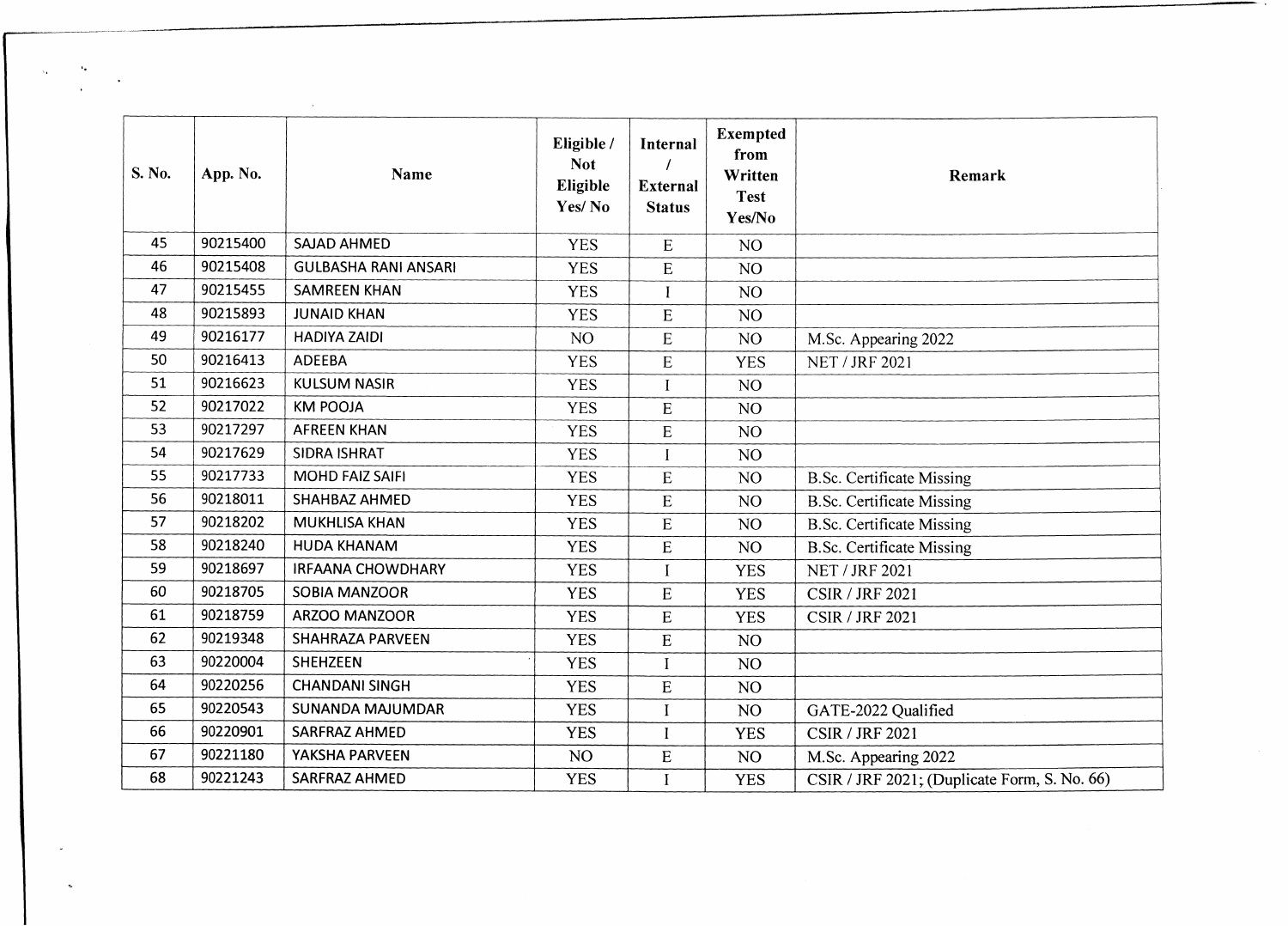| S. No. | App. No. | <b>Name</b>               | Eligible /<br><b>Not</b><br>Eligible<br>Yes/No | Internal<br><b>External</b><br><b>Status</b> | Exempted<br>from<br>Written<br><b>Test</b><br>Yes/No | Remark                           |
|--------|----------|---------------------------|------------------------------------------------|----------------------------------------------|------------------------------------------------------|----------------------------------|
| 69     | 90222314 | <b>DIKSHA</b>             | <b>YES</b>                                     | ${\bf E}$                                    | NO <sub>1</sub>                                      |                                  |
| 70     | 90222489 | <b>SUMAYLA NIGAR</b>      | <b>YES</b>                                     | ${\bf E}$                                    | NO <sub>1</sub>                                      |                                  |
| 71     | 90222587 | SAJIMA SALEEM             | NO <sub>1</sub>                                | ${\bf E}$                                    | NO <sub>1</sub>                                      | M.Sc. Appearing 2022             |
| 72     | 90223510 | <b>ILMAS FATIMA ZAIDI</b> | <b>YES</b>                                     | I                                            | NO <sub>1</sub>                                      | M.Phil. Not treated as Exempted. |
| 73     | 90224717 | <b>MEGHA DIXIT</b>        | <b>YES</b>                                     | I                                            | <b>YES</b>                                           | <b>NET / JRF 2021</b>            |
| 74     | 90226605 | ANSHIKA SHARMA            | <b>YES</b>                                     | ${\sf E}$                                    | NO <sub>1</sub>                                      | <b>B.Sc. Certificate Missing</b> |
| 75     | 90227099 | MOHD SHAHWAJ              | <b>YES</b>                                     | ${\bf E}$                                    | NO <sub>1</sub>                                      | GATE-2022 Qualified              |
| 76     | 90227132 | <b>NADEEMUR RAHMAN</b>    | <b>YES</b>                                     | I                                            | <b>YES</b>                                           | GATE-2021.                       |
| 77     | 90227963 | SHIREEN FATIMA            | <b>YES</b>                                     | $\bf{I}$                                     | NO                                                   |                                  |
| 78     | 90228583 | <b>AKASH MISHRA</b>       | <b>YES</b>                                     | E                                            | NO                                                   |                                  |
| 79     | 90231838 | ANA AHTSHAM               | NO                                             | ${\bf E}$                                    | NO <sub>1</sub>                                      | M.Sc. Appearing 2022             |
| 80     | 90232127 | ARSALAN SAYEEB BUTT       | <b>YES</b>                                     | Ī                                            | <b>YES</b>                                           | <b>CSIR / JRF 2021</b>           |
| 81     | 90232308 | <b>MANISHA SHARMA</b>     | <b>YES</b>                                     | ${\bf E}$                                    | <b>YES</b>                                           | <b>NET / JRF 2021</b>            |
| 82     | 90233753 | YASMEEN BI                | <b>YES</b>                                     | ${\bf E}$                                    | NO <sub>1</sub>                                      | <b>B.Sc. Certificate Missing</b> |
| 83     | 90234589 | RUFIA TABASSAM            | NO.                                            | ${\bf E}$                                    | NO                                                   | M.Sc. Appearing 2022             |
| 84     | 90235541 | <b>RUKYYA SIDDIQUE</b>    | <b>YES</b>                                     | E                                            | <b>YES</b>                                           | <b>NET / JRF 2021</b>            |
| 85     | 90235862 | <b>KEHKASHA TYAGI</b>     | <b>YES</b>                                     | E                                            | NO <sub>1</sub>                                      |                                  |
| 86     | 90235866 | <b>HINA RAO</b>           | <b>YES</b>                                     | $\mathbf{I}$                                 | <b>YES</b>                                           | <b>NET-JRF-2021</b>              |
| 87     | 90236121 | <b>UZMA KHAN</b>          | <b>YES</b>                                     | E                                            | NO <sub>1</sub>                                      |                                  |
| 88     | 90236566 | KHALID NIYAZI SHAH        | <b>YES</b>                                     | ${\bf E}$                                    | NO <sub>1</sub>                                      | <b>B.Sc. Certificate Missing</b> |
| 89     | 90236725 | MANJULENDRA KUMAR         | <b>YES</b>                                     | E                                            | NO                                                   |                                  |
| 90     | 90237477 | SHAVNAM                   | <b>YES</b>                                     | ${\bf E}$                                    | NO                                                   |                                  |
| 91     | 90237640 | <b>RABIA MUSHTAQ</b>      | NO <sub>1</sub>                                | E                                            | NO                                                   | M.Sc. Appearing 2022             |
| 92     | 90238365 | <b>MOHD HASNAIN WARSI</b> | NO                                             | E                                            | NO                                                   | M.Sc. Appearing 2022             |

 $\label{eq:2} \frac{\partial \mathbf{w}}{\partial \mathbf{w}} = \frac{\partial \mathbf{w}}{\partial \mathbf{w}}$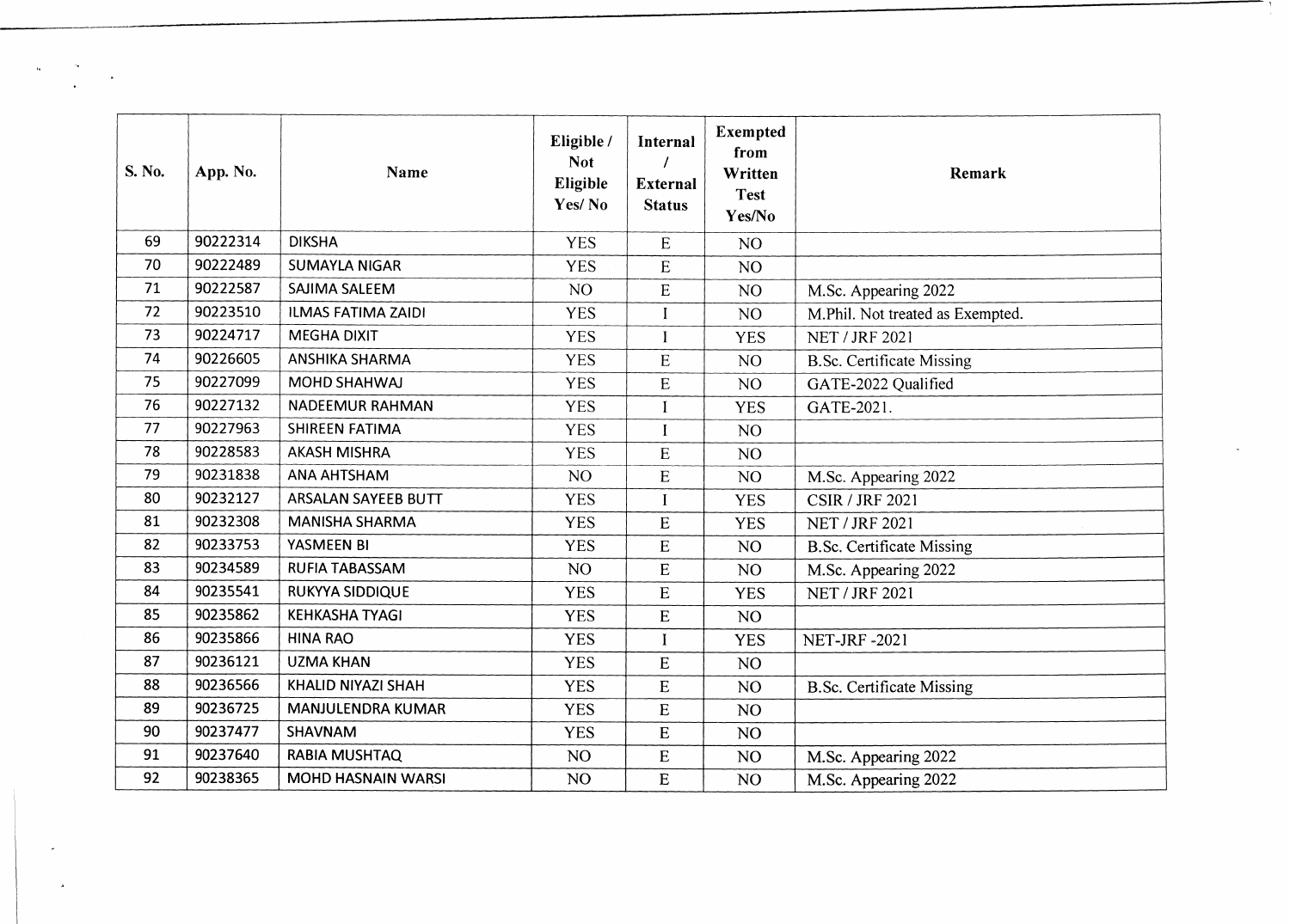| S. No. | App. No. | Name                     | Eligible /<br><b>Not</b><br>Eligible<br>Yes/No | Internal<br><b>External</b><br><b>Status</b> | <b>Exempted</b><br>from<br>Written<br><b>Test</b><br>Yes/No | Remark                                                                     |
|--------|----------|--------------------------|------------------------------------------------|----------------------------------------------|-------------------------------------------------------------|----------------------------------------------------------------------------|
| 93     | 90238410 | <b>ZUBIYA MAHMOOD</b>    | <b>YES</b>                                     | $\bf{I}$                                     | NO                                                          |                                                                            |
| 94     | 90238718 | <b>SANGAM YADAV</b>      | <b>YES</b>                                     | E                                            | NO <sub></sub>                                              |                                                                            |
| 95     | 90238758 | <b>JUHI KHAN</b>         | NO <sub>1</sub>                                | $\mathbf E$                                  | NO                                                          | No details given about M.Sc. Passing.                                      |
| 96     | 90239071 | ZABIR HUSSAIN            | <b>YES</b>                                     | E                                            | <b>YES</b>                                                  | <b>NET / JRF 2020</b>                                                      |
| 97     | 90239148 | <b>SUNITA DEVI</b>       | <b>YES</b>                                     | E                                            | <b>YES</b>                                                  | <b>NET / JRF 2021</b>                                                      |
|        |          |                          |                                                |                                              |                                                             | NET / JRF 2021; M.Sc.Final Mark sheet not                                  |
| 98     | 90239695 | <b>IRFAN UL HAQ SHAH</b> | <b>YES</b>                                     | ${\bf E}$                                    | <b>YES</b>                                                  | provided.                                                                  |
| 99     | 90239907 | NEELOFER MUKHTAR MANHAS  | <b>YES</b>                                     | E                                            | NO <sub>1</sub>                                             |                                                                            |
| 100    | 90240781 | <b>ANJALI DEVI</b>       | <b>YES</b>                                     | E                                            | NO <sub>1</sub>                                             |                                                                            |
| 101    | 90241305 | MD ARSADULLAH ANSARI     | <b>YES</b>                                     | ${\bf E}$                                    | <b>YES</b>                                                  | <b>NET / JRF 2021</b>                                                      |
| 102    | 90241569 | MUDASIR AHMAD RESHI      | <b>YES</b>                                     | E                                            | <b>YES</b>                                                  | <b>GATE-2021</b>                                                           |
| 103    | 90241693 | <b>ISHA PATEL</b>        | <b>YES</b>                                     | $\mathbf E$                                  | NO <sub>1</sub>                                             | <b>B.Sc. Certificate Missing</b>                                           |
| 104    | 90242025 | <b>MD NAIM AKHTER</b>    | <b>YES</b>                                     | $\boldsymbol{\mathrm{E}}$                    | NO                                                          |                                                                            |
| 105    | 90242423 | <b>RUBY RATHOUR</b>      | <b>YES</b>                                     | ${\bf E}$                                    | NO <sub>1</sub>                                             |                                                                            |
| 106    | 90242514 | <b>SHALINI VERMA</b>     | <b>YES</b>                                     | $\mathbf E$                                  | YES/NO*                                                     | GATE-2020 Qualified but Exempted only if caste<br>certificate is provided. |
| 107    | 90242599 | <b>SHAHNAZ</b>           | <b>YES</b>                                     | E                                            | NO                                                          |                                                                            |
| 108    | 90242725 | MUHAMMAD OMAIS PARRAY    | <b>YES</b>                                     | E                                            | NO <sub>1</sub>                                             | GATE-2022 Qualified                                                        |
| 109    | 90242768 | <b>KAVITA</b>            | <b>YES</b>                                     | E                                            | <b>YES</b>                                                  | UGC NET/ JRF 2021                                                          |
| 110    | 90242808 | <b>SAYMA FARHEEN</b>     | <b>YES</b>                                     | E                                            | NO <sub>1</sub>                                             | All Documents Missing                                                      |
| 111    | 90243049 | <b>ARSHI FARHAT</b>      | <b>YES</b>                                     | ${\bf E}$                                    | NO                                                          |                                                                            |
| 112    | 90243078 | TAHIR AHMAD BHAT         | <b>YES</b>                                     | ${\bf E}$                                    | NO                                                          | M.Sc. Passed in Session (2016-2017)                                        |
| 113    | 90243294 | <b>HIRA AHMAD</b>        | <b>YES</b>                                     | I                                            | NO <sub>1</sub>                                             |                                                                            |
| 114    | 90243357 | SABREENAH PARVEEN        | <b>YES</b>                                     | E                                            | <b>YES</b>                                                  | NET-2021, B.Sc. Certificate Missing                                        |

 $\frac{\partial}{\partial t} \left( \frac{\partial}{\partial t} \right) = \frac{1}{2} \frac{\partial}{\partial t} \left( \frac{\partial}{\partial t} \right)$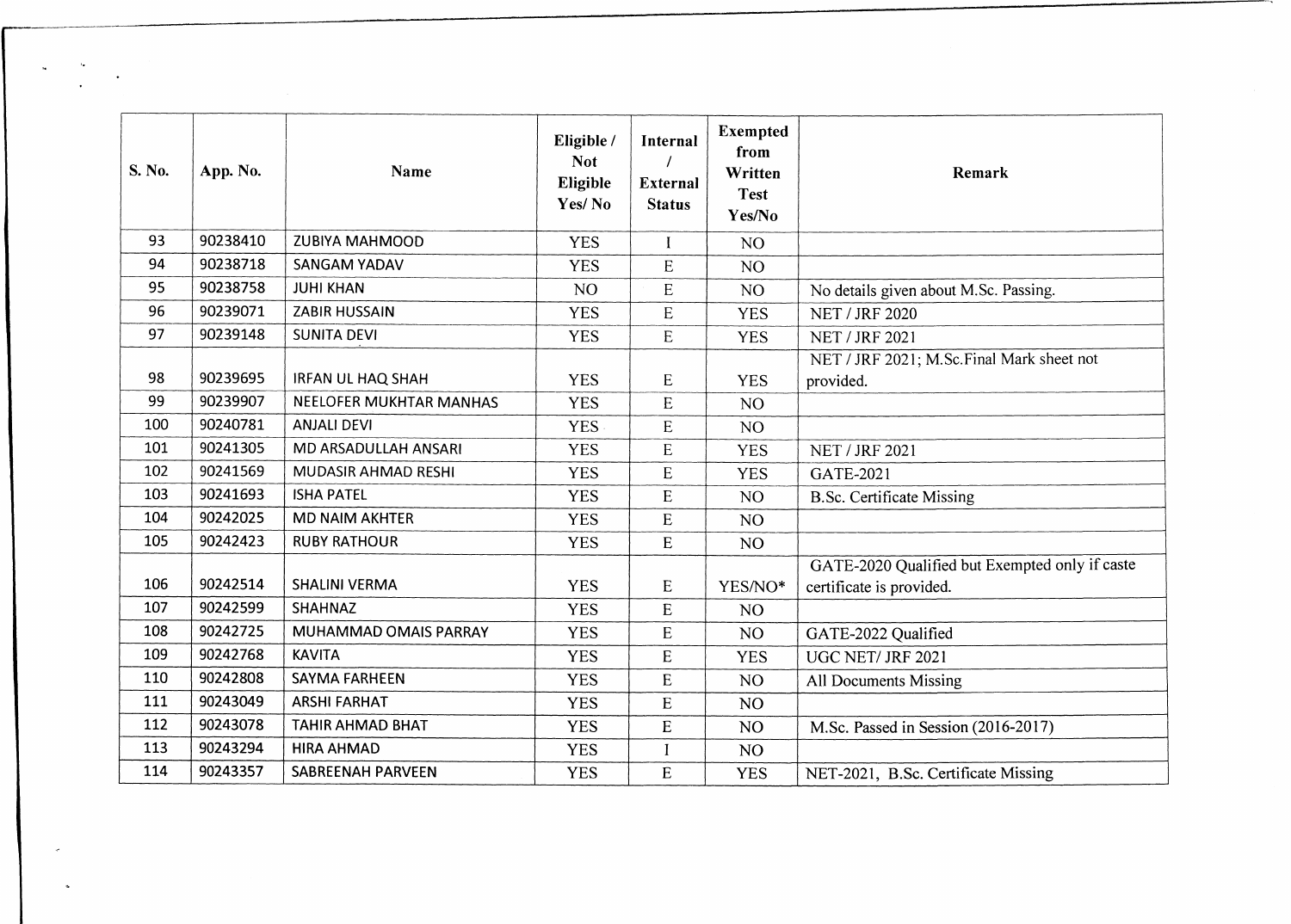| S. No. | App. No. | Name                     | Eligible /<br><b>Not</b><br>Eligible<br>Yes/No | Internal<br><b>External</b><br><b>Status</b> | <b>Exempted</b><br>from<br>Written<br><b>Test</b><br>Yes/No | Remark                                          |
|--------|----------|--------------------------|------------------------------------------------|----------------------------------------------|-------------------------------------------------------------|-------------------------------------------------|
| 115    | 90243437 | <b>JUNAID SHOWKAT</b>    | <b>YES</b>                                     | ${\bf E}$                                    | NO <sub>1</sub>                                             |                                                 |
| 116    | 90243539 | <b>DANIYA</b>            | <b>YES</b>                                     | E                                            | NO <sub>1</sub>                                             |                                                 |
| 117    | 90243883 | NOWSHAD SULTAN WAR       | <b>YES</b>                                     | E                                            | NO <sub>1</sub>                                             | <b>B.Sc. Certificate Missing</b>                |
| 118    | 90244386 | <b>ZUHAL KHAN</b>        | <b>YES</b>                                     | ${\bf E}$                                    | <b>YES</b>                                                  | GATE-2021 Qualified                             |
| 119    | 90244416 | AZRA JAVED               | <b>YES</b>                                     | E                                            | NO                                                          | M.Sc. Certificate Missing                       |
| 120    | 90244446 | <b>ANIKA SHEIKH</b>      | <b>YES</b>                                     | $\mathbf E$                                  | NO.                                                         | <b>B.Sc. Certificate Missing</b>                |
| 121    | 90244596 | <b>ERAM KAHKANSHA</b>    | NO <sub>1</sub>                                | ${\bf E}$                                    | NO                                                          | B.Sc. Certificate Missing, M.Sc. Appearing 2022 |
| 122    | 90244669 | PRINCY SHABNUM           | <b>YES</b>                                     | ${\bf E}$                                    | NO                                                          | <b>B.Sc. Certificate Missing</b>                |
| 123    | 90244671 | <b>REKHA RANI</b>        | <b>YES</b>                                     | E                                            | NO                                                          |                                                 |
| 124    | 90244811 | <b>RUHI JAHAN</b>        | <b>YES</b>                                     | E                                            | NO                                                          | M.Sc. Certificate Missing                       |
| 125    | 90245023 | <b>MOHD AAKIB</b>        | <b>YES</b>                                     | E                                            | NO                                                          | <b>B.Sc. Certificate Missing</b>                |
| 126    | 90245311 | <b>RAJAT BHARDWAJ</b>    | NO <sub>1</sub>                                | E                                            | NO <sub>1</sub>                                             | M.Sc. Appearing 2022                            |
| 127    | 90245527 | <b>TUFAIL AHMAD BHAT</b> | <b>YES</b>                                     | E                                            | NO <sub>1</sub>                                             | <b>B.Sc. Certificate Missing</b>                |
| 128    | 90245725 | <b>KOMAIL FATMA</b>      | <b>YES</b>                                     | E                                            | NO                                                          |                                                 |
| 129    | 90246128 | AQSA WASEEM              | NO                                             | $\mathbf E$                                  | NO                                                          | M.Sc. Appearing 2022                            |
| 130    | 90246368 | <b>KM MOHINI SHARMA</b>  | NO                                             | E                                            | NO                                                          | M.Sc. Appearing 2022                            |
| 131    | 90246575 | <b>FARHA KHAN</b>        | <b>YES</b>                                     | E                                            | NO                                                          |                                                 |
| 132    | 90246729 | <b>SUMAIYA RASHID</b>    | <b>YES</b>                                     | E                                            | NO                                                          |                                                 |
| 133    | 90246807 | <b>KM MONIKA</b>         | <b>YES</b>                                     | E                                            | NO <sub>1</sub>                                             | <b>B.Sc. Certificate Missing</b>                |
| 134    | 90246835 | <b>IRAM</b>              | <b>YES</b>                                     | E                                            | <b>YES</b>                                                  | NET-2020, B.Sc. Certificate Missing             |
| 135    | 90246945 | <b>MARIYA AFZAL</b>      | <b>YES</b>                                     | E                                            | NO <sub>1</sub>                                             | M.Sc. Certificate Missing                       |
| 136    | 90247580 | <b>AFREEN</b>            | <b>YES</b>                                     | E                                            | NO                                                          |                                                 |
|        |          | MUHAMMAD RAMZAN          |                                                |                                              |                                                             |                                                 |
| 137    | 90247911 | <b>MUSHARRAF</b>         | <b>YES</b>                                     | E                                            | NO.                                                         |                                                 |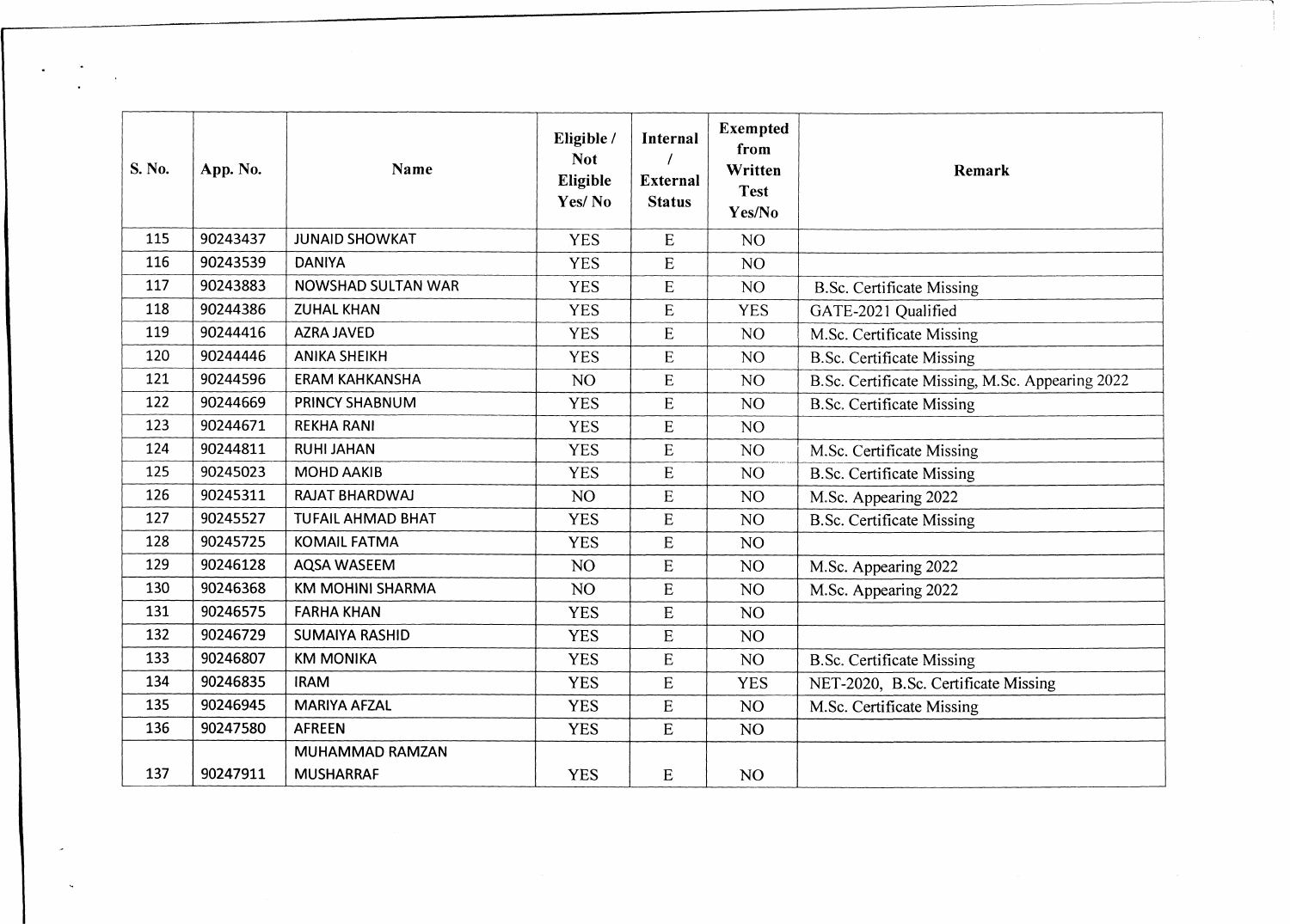| S. No. | App. No. | <b>Name</b>                   | Eligible /<br><b>Not</b><br>Eligible<br>Yes/No | Internal<br><b>External</b><br><b>Status</b> | <b>Exempted</b><br>from<br>Written<br><b>Test</b><br>Yes/No | Remark                                                       |
|--------|----------|-------------------------------|------------------------------------------------|----------------------------------------------|-------------------------------------------------------------|--------------------------------------------------------------|
| 138    | 90248289 | <b>ZERAFSHAN ZEHRA</b>        | <b>YES</b>                                     | I                                            | NO <sub>1</sub>                                             | <b>B.Sc. Certificate Missing</b>                             |
| 139    | 90248374 | <b>MOHD AYOUB</b>             | <b>YES</b>                                     | ${\bf E}$                                    | NO                                                          | GATE-2022 Qualified                                          |
| 140    | 90248528 | <b>ISHFAQ AHMAD BHAT</b>      | <b>YES</b>                                     | E                                            | NO <sub>1</sub>                                             |                                                              |
| 141    | 90248567 | <b>GAZALA RIYASAT</b>         | <b>YES</b>                                     | E                                            | YES/NO                                                      | Exempted only if Caste Certificate is Provided.<br>GATE-2021 |
| 142    | 90248662 | <b>JYOTI</b>                  | <b>YES</b>                                     | E                                            | <b>YES</b>                                                  | <b>NET-2020</b>                                              |
| 143    | 90248747 | <b>NABEELA KHAN</b>           | <b>YES</b>                                     | E                                            | NO                                                          |                                                              |
| 144    | 90249264 | <b>ROHIT KUMAR</b>            | <b>YES</b>                                     | E                                            | NO                                                          |                                                              |
| 145    | 90249692 | <b>SAMREEN ANSARI</b>         | <b>YES</b>                                     | $\mathbf{I}$                                 | NO <sub>1</sub>                                             |                                                              |
| 146    | 90249782 | <b>NIDA KHATOON</b>           | NO <sub>1</sub>                                | $\mathbf E$                                  | NO                                                          | B.Sc. Percentage $\leq 50\%$                                 |
| 147    | 90249950 | <b>KEHKASHAN PARVEEN</b>      | <b>YES</b>                                     | E                                            | <b>YES</b>                                                  | B.Sc. Certificate Missing, GATE-2021                         |
| 148    | 90250267 | <b>LIPSALELY PARIDA</b>       | <b>YES</b>                                     | ${\bf E}$                                    | NO                                                          | M.Phil. not treated as Exempted.                             |
| 149    | 90250491 | MIR JUNAID FAYAZ JUNAID FAYAZ | Yes                                            | E                                            | NO                                                          |                                                              |
| 150    | 90250612 | <b>SOBIA GULZAR</b>           | NO <sub>1</sub>                                | E                                            | NO.                                                         | M.Sc. Appearing 2022                                         |
| 151    | 90250651 | <b>ASMA MASOOD</b>            | <b>YES</b>                                     | E                                            | NO                                                          | <b>B.Sc. Certificate Missing</b>                             |
| 152    | 90250940 | AREEBA KHANAM SHERWANI        | <b>YES</b>                                     | $\mathbf{I}$                                 | <b>YES</b>                                                  | GATE-2021, B.Sc. Certificate Missing                         |
| 153    | 90250980 | <b>ARTI GUPTA</b>             | <b>YES</b>                                     | ${\bf E}$                                    | NO                                                          |                                                              |
| 154    | 90251041 | <b>MAHIDA KHAZIR</b>          | NO <sub>1</sub>                                | E                                            | NO                                                          | M.Sc. Appearing 2022                                         |
| 155    | 90251180 | <b>LUBNA ASLAM</b>            | <b>YES</b>                                     | $\mathbf E$                                  | <b>YES</b>                                                  | Xerox of JRF Certificate is Blurred / Clear                  |
| 156    | 90251458 | <b>ASHU SHEIKH</b>            | <b>YES</b>                                     | I                                            | <b>YES</b>                                                  | <b>NET-JRF 2021</b>                                          |
| 157    | 90251654 | <b>SHALINI</b>                | <b>YES</b>                                     | E                                            | NO <sub>1</sub>                                             |                                                              |
| 158    | 90252262 | <b>SADIYAH AFROZ</b>          | NO <sub>1</sub>                                | ${\bf E}$                                    | NO                                                          | M.Sc. Appearing 2022                                         |
| 159    | 90252267 | <b>MOHD HASNAIN KHAN</b>      | <b>YES</b>                                     | ${\bf E}$                                    | NO                                                          | <b>B.Sc. Certificate Missing</b>                             |
| 160    | 90252617 | <b>MOHINEE SHARMA</b>         | <b>YES</b>                                     | ${\bf E}$                                    | NO                                                          |                                                              |

 $\sum_{i=1}^{n} \frac{1}{i}$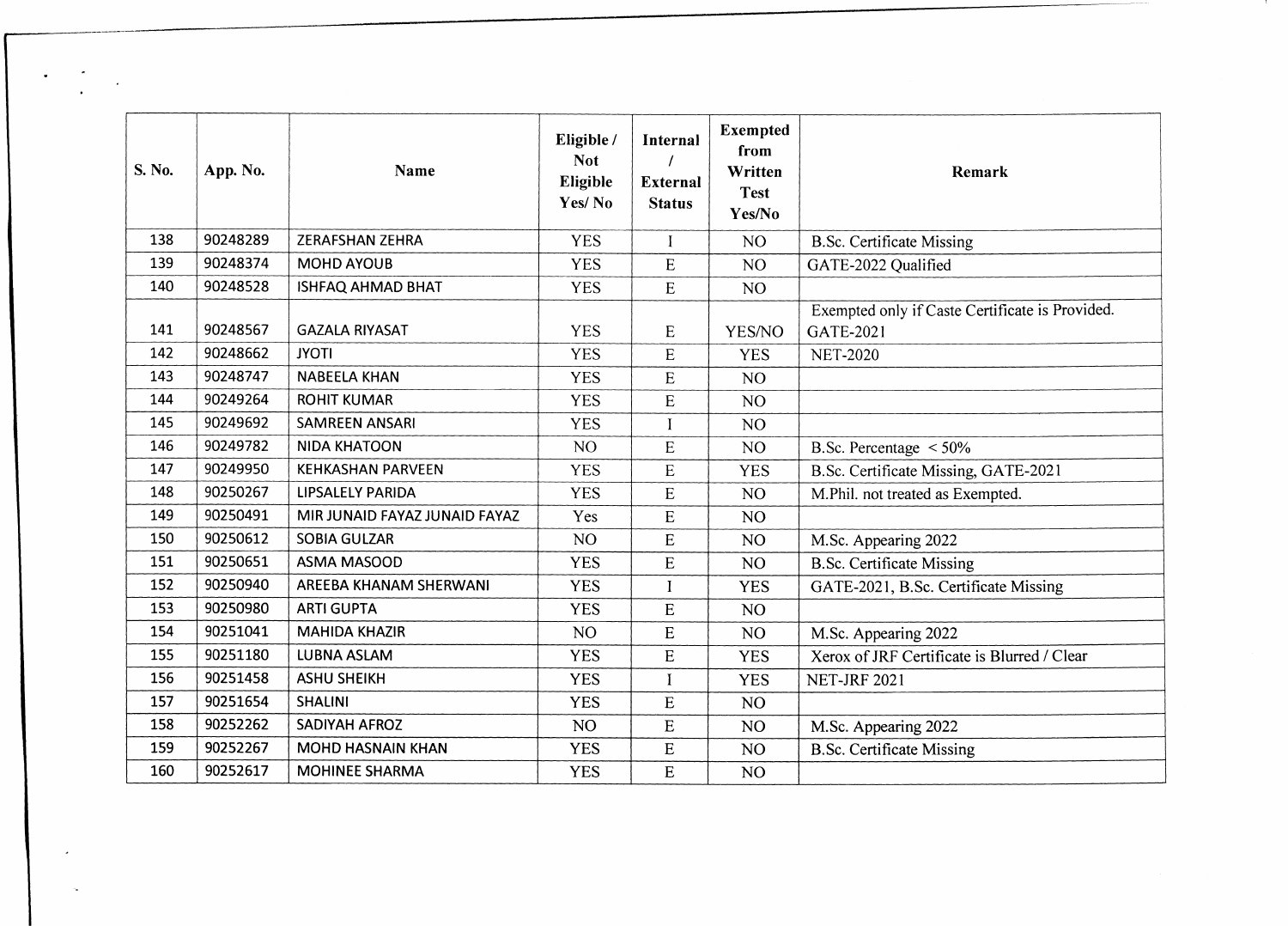| S. No. | App. No. | <b>Name</b>               | Eligible /<br><b>Not</b><br>Eligible<br>Yes/No | Internal<br><b>External</b><br><b>Status</b> | <b>Exempted</b><br>from<br>Written<br><b>Test</b><br>Yes/No | Remark                              |
|--------|----------|---------------------------|------------------------------------------------|----------------------------------------------|-------------------------------------------------------------|-------------------------------------|
| 161    | 90252710 | <b>SALWA FIRDOUS</b>      | NO <sub>1</sub>                                | ${\bf E}$                                    | N <sub>O</sub>                                              | M.Sc. Appearing 2022                |
| 162    | 90252865 | <b>WASIA IFTIKHAR</b>     | NO <sub>1</sub>                                | E                                            | NO <sub>1</sub>                                             | M.Sc. Appearing 2022                |
| 163    | 90252880 | MOHD MUZZAMMIL            | <b>YES</b>                                     |                                              | NO <sub>1</sub>                                             |                                     |
| 164    | 90253123 | <b>NAGMA KHAN</b>         | <b>YES</b>                                     | ${\bf E}$                                    | NO <sub>1</sub>                                             | <b>B.Sc. Certificate Missing</b>    |
| 165    | 90253212 | RIZWAN AHMED              | <b>YES</b>                                     | I                                            | NO <sub>1</sub>                                             | NET in 2021 (Environmental Science) |
| 166    | 90253588 | <b>KM ROHINI</b>          | <b>YES</b>                                     | ${\bf E}$                                    | NO <sub>1</sub>                                             |                                     |
| 167    | 90253688 | <b>MEGHA</b>              | <b>YES</b>                                     | E                                            | NO <sub>1</sub>                                             |                                     |
| 168    | 90253956 | <b>SALMAN KHAN</b>        | <b>YES</b>                                     | ${\bf E}$                                    | NO <sub>1</sub>                                             |                                     |
| 169    | 90254609 | <b>MAHTAB ANSARI</b>      | <b>YES</b>                                     | ${\bf E}$                                    | <b>YES</b>                                                  | GATE-2021 Qualified                 |
| 170    | 90254929 | SABA KHURSHEED KHAN       | <b>YES</b>                                     | ${\bf E}$                                    | NO <sub>1</sub>                                             | <b>B.Sc. Certificate Missing</b>    |
| 171    | 90255200 | MD SOHIDUL ISLAM          | <b>YES</b>                                     | I                                            | NO <sub>1</sub>                                             |                                     |
| 172    | 90255649 | MOHD RAFI SIDDIQUI        | <b>YES</b>                                     | E                                            | NO                                                          |                                     |
| 173    | 90255758 | <b>MOHD ASIF MALIK</b>    | <b>YES</b>                                     | ${\bf E}$                                    | NO                                                          | <b>B.Sc. Certificate Missing</b>    |
| 174    | 90256073 | <b>SYED ARJUMAN</b>       | <b>YES</b>                                     | ${\bf E}$                                    | NO                                                          |                                     |
| 175    | 90261651 | <b>INTEZAR ALI</b>        | <b>YES</b>                                     | L                                            | NO <sub>1</sub>                                             | NET Environmental Science-2021      |
| 176    | 90262532 | PRIYANKA SINGH            | <b>YES</b>                                     | E                                            | NO <sub>1</sub>                                             |                                     |
| 177    | 90263012 | MOHAMMAD AMIR             | <b>YES</b>                                     | ${\bf E}$                                    | NO                                                          |                                     |
| 178    | 90268134 | <b>SYED SHAHBAJ KABIR</b> | NO <sub>1</sub>                                | E                                            | NO                                                          | M.Sc. Appearing 2022                |
| 179    | 90270791 | <b>ZEBA SAJID</b>         | <b>YES</b>                                     | E                                            | NO                                                          |                                     |
| 180    | 90277074 | <b>AYUSH GUPTA</b>        | <b>YES</b>                                     | I                                            | NO                                                          |                                     |
| 181    | 90277348 | SAJEEYA AKHTAR            | <b>YES</b>                                     | E                                            | <b>YES</b>                                                  | <b>CSIR-JRF - 2020</b>              |
| 182    | 90279826 | <b>HASIB AHMED</b>        | <b>YES</b>                                     | E                                            | NO                                                          | <b>B.Sc. Certificate Missing</b>    |
| 183    | 90286288 | <b>EISHA ZAIDI</b>        | <b>YES</b>                                     | $\bf{I}$                                     | NO                                                          |                                     |
| 184    | 90293588 | <b>HINA AHMAD</b>         | NO <sub>1</sub>                                | E                                            | NO                                                          | M.Sc. Appearing 2022                |

 $\label{eq:2} \frac{1}{\sqrt{2}}\sum_{i=1}^n\frac{1}{\sqrt{2}}\left(\frac{1}{\sqrt{2}}\right)^2\left(\frac{1}{\sqrt{2}}\right)^2.$ 

 $\bar{c}$